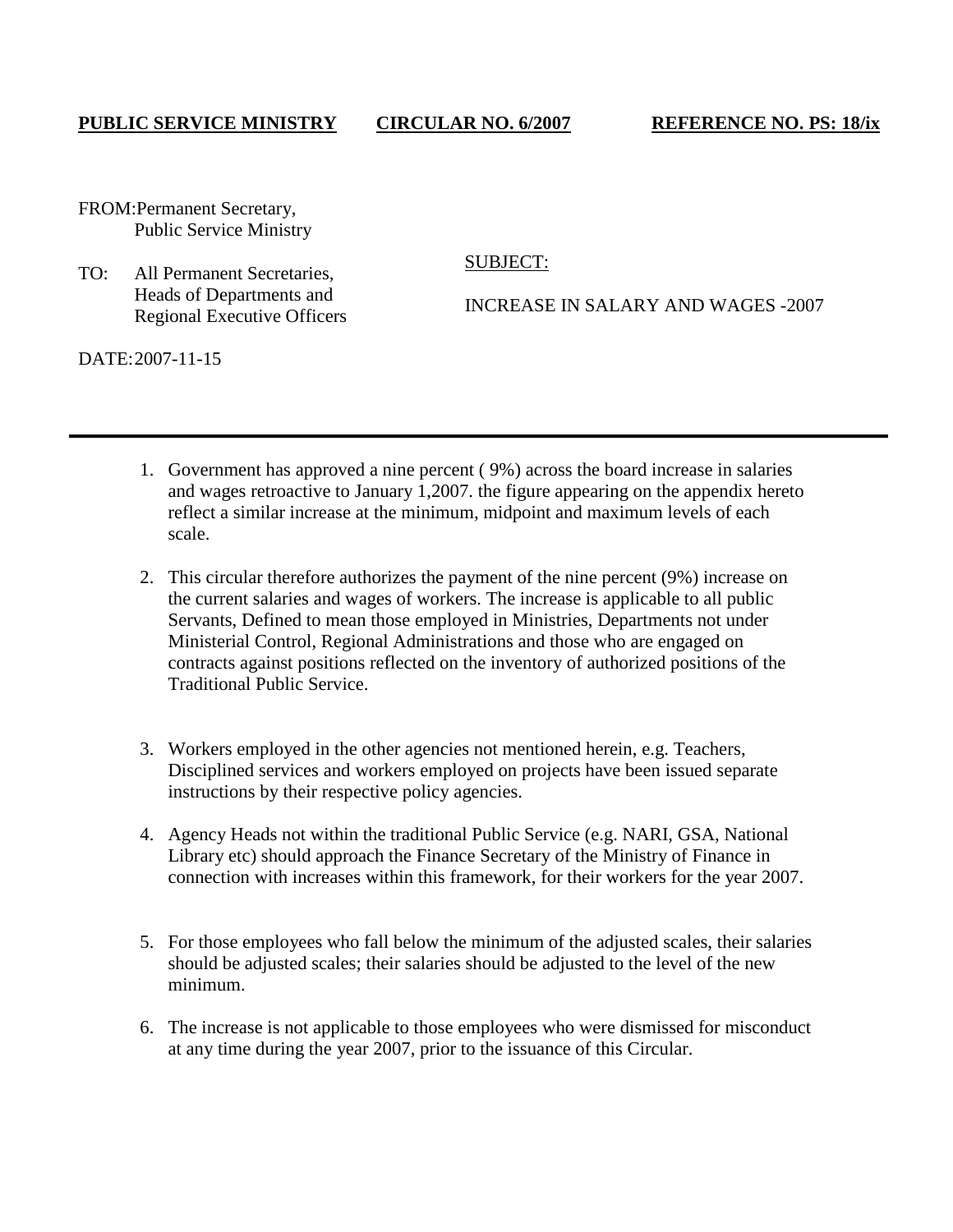- 7. Government has approved also of an increase of five percent (5%) in salaries and wages to those persons contracted against positions that are not reflected on the inventory of authorized positions of the Traditional Public Service.
- 8. the Expenditure for the salary increases will be met from allocations provided for under the approved National Estimates in the Budget for 2007. Permanent Secretaries, Heads of Department and regional Executive Officers, should immediately request for the amount necessary to make payments of all arrears of salaries/wages by way of memorandum addressed to the Finance Secretary of the Ministry of Finance
- 9. Please bring the contents of this circular to the attention of all Accounting and Personnel staff in your organizations for appropriate actions to be taken by them.

………………………………………… Nanda.K.Gopaul Permanent Secretary Public Service Ministry